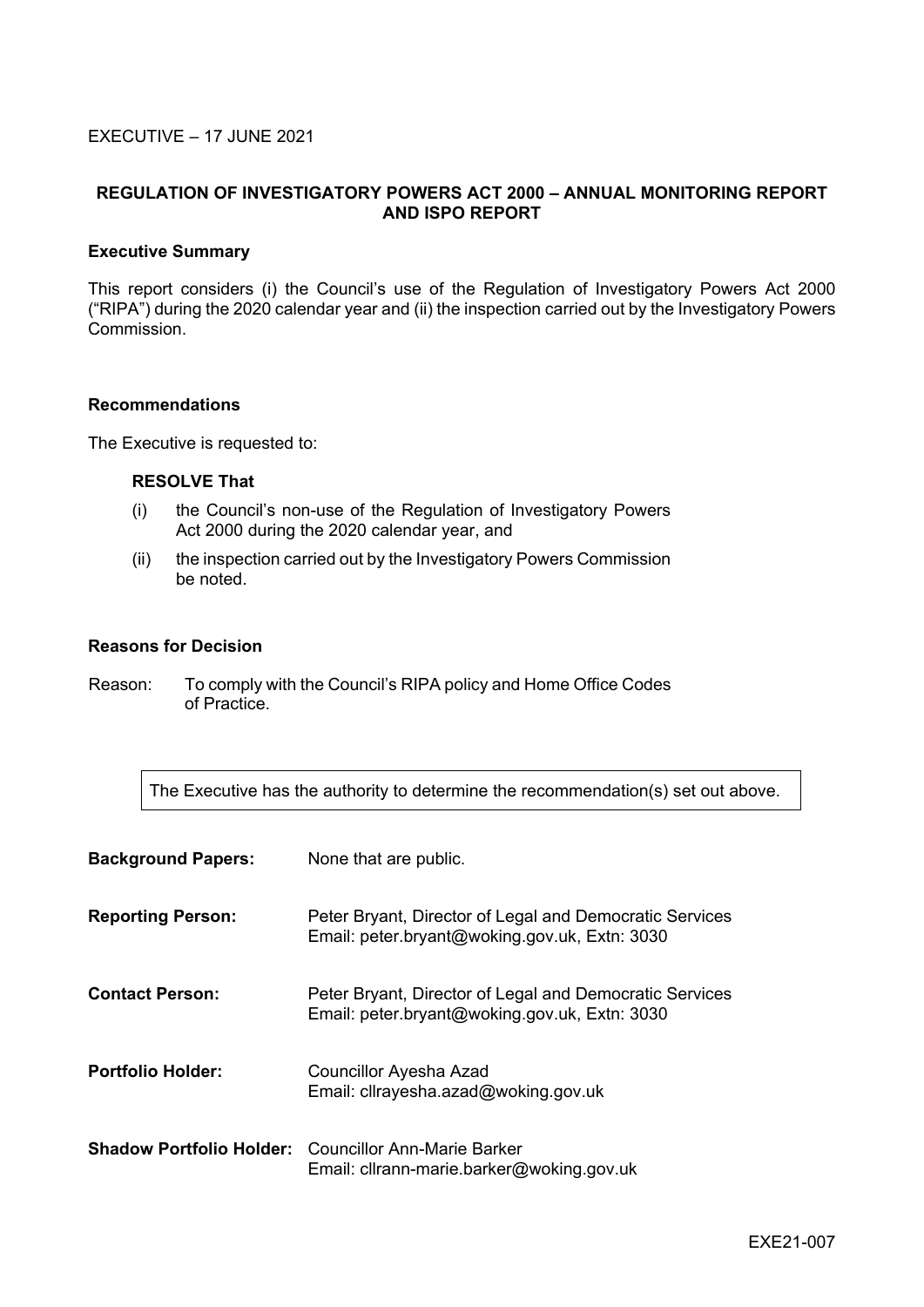**Date Published:** 9 June 2021